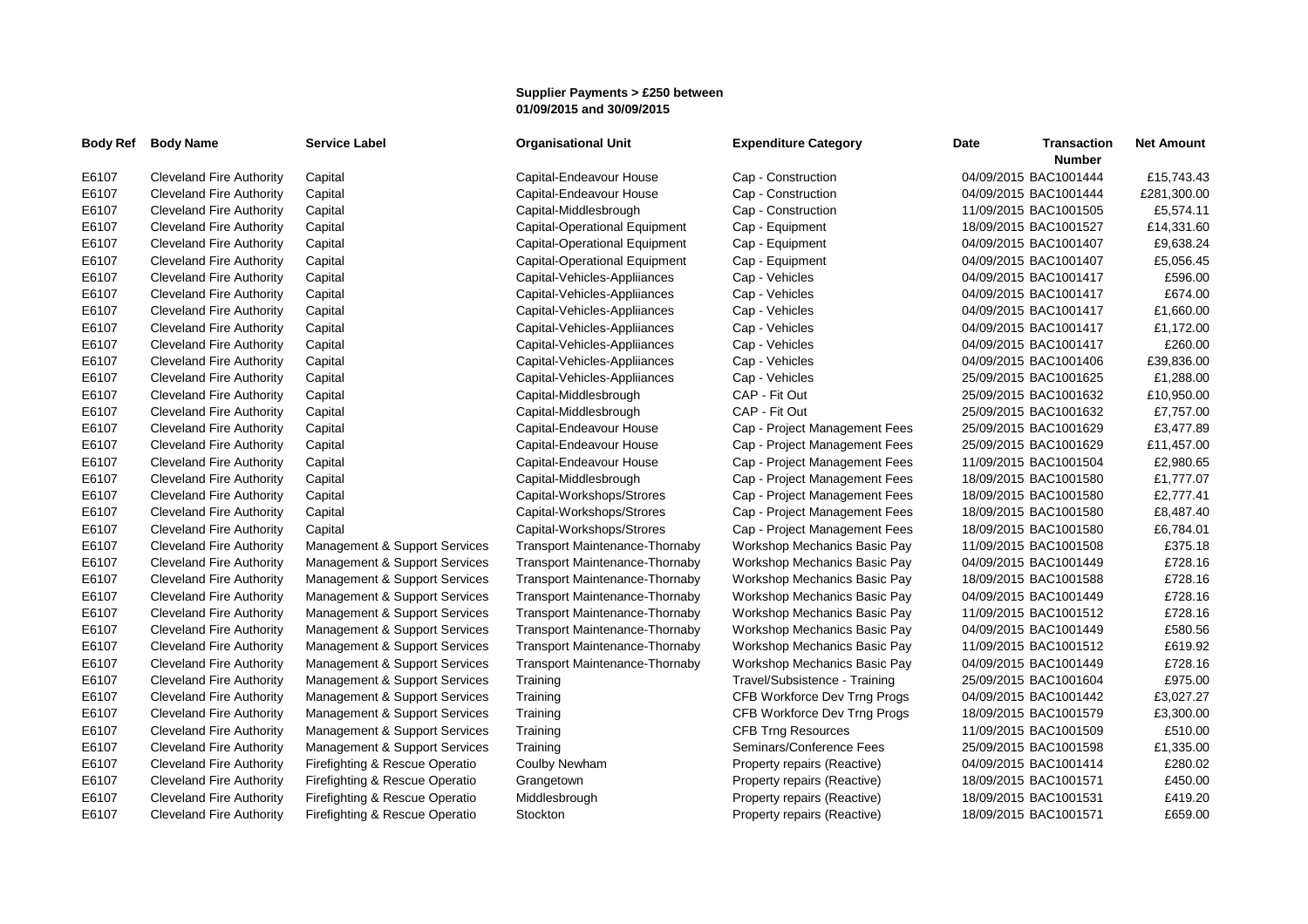E6107 Cleveland Fire Authority Firefighting & Rescue Operatio Stockton Property repairs (Reactive) 18/09/2015 BAC1001571 £659.00 E6107 Cleveland Fire Authority Firefighting & Rescue Operatio Stockton Property repairs (Reactive) 04/09/2015 BAC1001414 £2,565.00 E6107 Cleveland Fire Authority Firefighting & Rescue Operatio Stockton Property repairs (Reactive) 18/09/2015 BAC1001531 £490.08 E6107 Cleveland Fire Authority Firefighting & Rescue Operatio Stockton Property repairs (Reactive) 18/09/2015 BAC1001531 £749.97 E6107 Cleveland Fire Authority Firefighting & Rescue Operatio Stranton Property repairs (Reactive) 18/09/2015 BAC1001571 £317.00 E6107 Cleveland Fire Authority Firefighting & Rescue Operatio Thornaby Property repairs (Reactive) 18/09/2015 BAC1001531 £1,126.41 E6107 Cleveland Fire Authority Management & Support Services HQ & Central Support Property repairs (Reactive) 18/09/2015 BAC1001549 £874.64 E6107 Cleveland Fire Authority Management & Support Services HQ & Central Support Property repairs (Reactive) 11/09/2015 BAC1001510 £2,372.06 E6107 Cleveland Fire Authority Management & Support Services Training-LDC Property repairs (Reactive) 18/09/2015 BAC1001549 £475.00 E6107 Cleveland Fire Authority Management & Support Services HQ & Central Support Property Mtce (Planned) 04/09/2015 BAC1001430 £268.20 E6107 Cleveland Fire Authority Management & Support Services HQ & Central Support Property Mtce (Planned) 11/09/2015 BAC1001510 £405.63 E6107 Cleveland Fire Authority Management & Support Services HQ & Central Support Property Mtce (Planned) 11/09/2015 BAC1001510 £273.85 E6107 Cleveland Fire Authority Management & Support Services Training-LDC Property Mtce (Planned) 11/09/2015 BAC1001510 £352.92 E6107 Cleveland Fire Authority Firefighting & Rescue Operatio Coulby Newham Gas Vat 17.5% Metered Supply 18/09/2015 BAC1001578 £453.17 E6107 Cleveland Fire Authority Firefighting & Rescue Operatio Grangetown Gras Gas Vat 17.5% Metered Supply 18/09/2015 BAC1001578 £312.27 E6107 Cleveland Fire Authority Firefighting & Rescue Operatio Stockton Gas Vat 17.5% Metered Supply 18/09/2015 BAC1001578 £359.19 E6107 Cleveland Fire Authority Firefighting & Rescue Operatio Thornaby Gas Vat 17.5% Metered Supply 18/09/2015 BAC1001578 £296.23 E6107 Cleveland Fire Authority Management & Support Services HQ & Central Support Gas Vat 17.5% Metered Supply 18/09/2015 BAC1001578 £546.25 E6107 Cleveland Fire Authority Management & Support Services Procurement/Stores-Stores Gas Vat 17.5% Metered Supply 18/09/2015 BAC1001578 £296.23 E6107 Cleveland Fire Authority Management & Support Services Training-LDC Gas Vat 17.5% Metered Supply 18/09/2015 BAC1001578 £936.80 E6107 Cleveland Fire Authority Management & Support Services Transport Maintenance-Thornaby Gas Vat 17.5% Metered Supply 18/09/2015 BAC1001578 £592.46 E6107 Cleveland Fire Authority Community Fire Safety Youth Engagement-Redcar Electricity Vat 17.5% Standard 18/09/2015 BAC1001555 £454.10 E6107 Cleveland Fire Authority Firefighting & Rescue Operatio Billingham Electricity Vat 17.5% Standard 18/09/2015 BAC1001555 £473.40 E6107 Cleveland Fire Authority Firefighting & Rescue Operatio Coulby Newham Electricity Vat 17.5% Standard 18/09/2015 BAC1001555 £430.25 E6107 Cleveland Fire Authority Firefighting & Rescue Operatio Grangetown Electricity Vat 17.5% Standard 18/09/2015 BAC1001555 - £662.63 E6107 Cleveland Fire Authority Firefighting & Rescue Operatio Grangetown Electricity Vat 17.5% Standard 18/09/2015 BAC1001555 £586.49 E6107 Cleveland Fire Authority Firefighting & Rescue Operatio Grangetown Electricity Vat 17.5% Standard 18/09/2015 BAC1001555 £363.15 E6107 Cleveland Fire Authority Firefighting & Rescue Operatio Headland Electricity Vat 17.5% Standard 18/09/2015 BAC1001555 £317.95 E6107 Cleveland Fire Authority Firefighting & Rescue Operatio Headland Electricity Vat 17.5% Standard 18/09/2015 BAC1001555 £552.60 E6107 Cleveland Fire Authority Firefighting & Rescue Operatio Headland Electricity Vat 17.5% Standard 18/09/2015 BAC1001555 £419.92 E6107 Cleveland Fire Authority Firefighting & Rescue Operatio Headland Electricity Vat 17.5% Standard 18/09/2015 BAC1001555 £333.40 E6107 Cleveland Fire Authority Firefighting & Rescue Operatio Loftus Electricity Vat 17.5% Standard 18/09/2015 BAC1001555 £262.86 E6107 Cleveland Fire Authority Firefighting & Rescue Operatio Marine Electricity Vat 17.5% Standard 18/09/2015 BAC1001555 £492.79 E6107 Cleveland Fire Authority Firefighting & Rescue Operatio Redcar Electricity Vat 17.5% Standard 18/09/2015 BAC1001555 £577.94 E6107 Cleveland Fire Authority Firefighting & Rescue Operatio Skelton Electricity Vat 17.5% Standard 18/09/2015 BAC1001555 £373.12 E6107 Cleveland Fire Authority Firefighting & Rescue Operatio Stockton Electricity Vat 17.5% Standard 18/09/2015 BAC1001555 £649.79 E6107 Cleveland Fire Authority Firefighting & Rescue Operatio Stranton Electricity Vat 17.5% Standard 18/09/2015 BAC1001555 £1,210.00 E6107 Cleveland Fire Authority Firefighting & Rescue Operatio Thornaby Electricity Vat 17.5% Standard 18/09/2015 BAC1001555 £578.07 E6107 Cleveland Fire Authority Management & Support Services HQ & Central Support Electricity Vat 17.5% Standard 18/09/2015 BAC1001555 £2,976.48 E6107 Cleveland Fire Authority Management & Support Services Procurement/Stores-Stores Electricity Vat 17.5% Standard 18/09/2015 BAC1001555 £289.04 E6107 Cleveland Fire Authority Management & Support Services Training-LDC Electricity Vat 17.5% Standard 18/09/2015 BAC1001555 -£1,325.26 E6107 Cleveland Fire Authority Management & Support Services Training-LDC Electricity Vat 17.5% Standard 18/09/2015 BAC1001555 £1,172.99 E6107 Cleveland Fire Authority Management & Support Services Training-LDC Electricity Vat 17.5% Standard 18/09/2015 BAC1001555 £726.29 E6107 Cleveland Fire Authority Management & Support Services Transport Maintenance-Thornaby Electricity Vat 17.5% Standard 18/09/2015 BAC1001555 £289.03 E6107 Cleveland Fire Authority Firefighting & Rescue Operatio Coulby Newham Water Charges - Metered 0% Vat 18/09/2015 BAC1001544 £373.43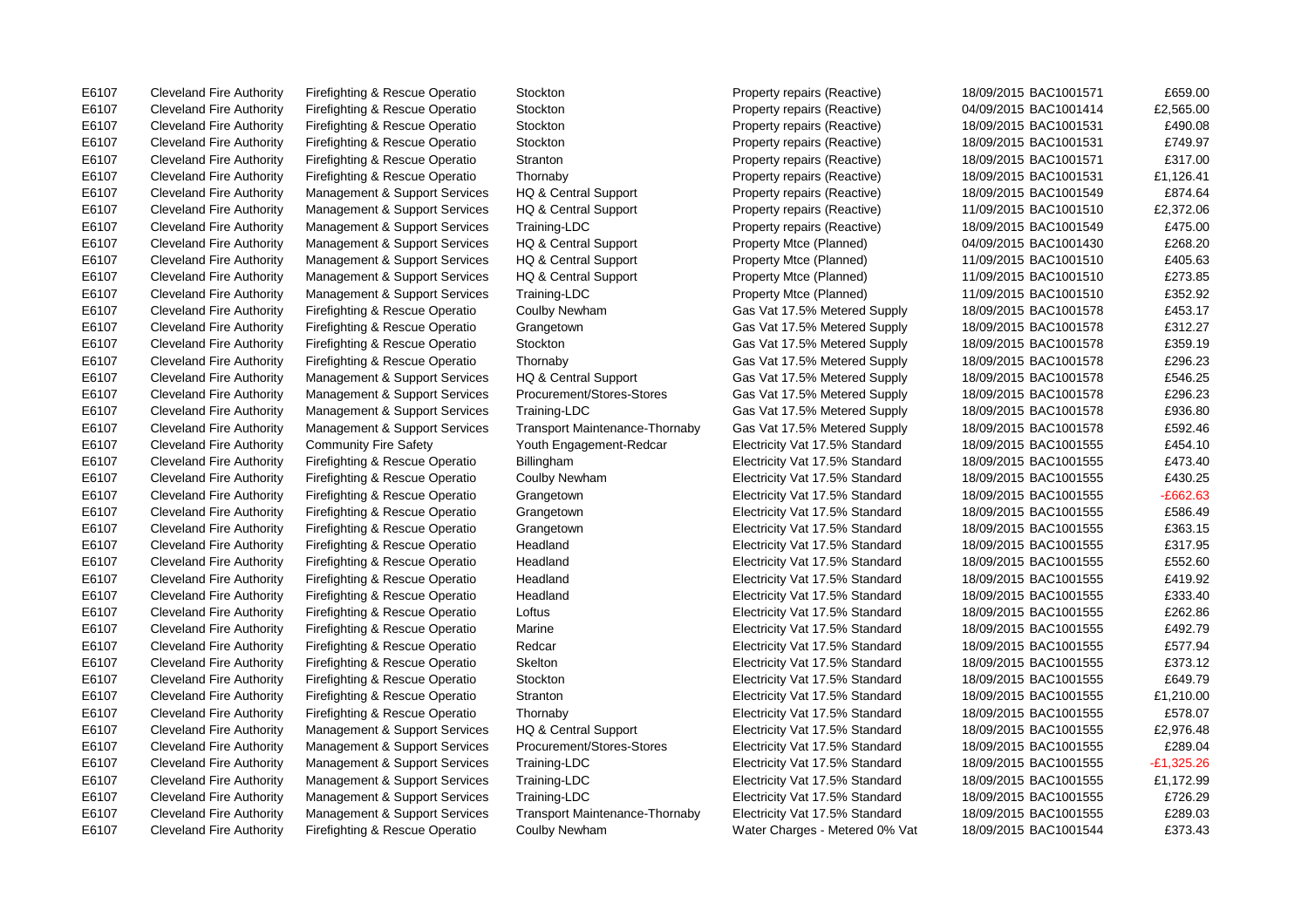E6107 Cleveland Fire Authority Firefighting & Rescue Operatio Thornaby Water Charges - Metered 0% Vat 18/09/2015 BAC1001544 £588.51 E6107 Cleveland Fire Authority Firefighting & Rescue Operatio Coulby Newham Sewerage Charges 18/09/2015 BAC1001544 £934.50 E6107 Cleveland Fire Authority Firefighting & Rescue Operatio Thornaby Sewerage Charges 18/09/2015 BAC1001544 £1,525.53 E6107 Cleveland Fire Authority Management & Support Services HQ & Central Support Sewerage Charges 18/09/2015 BAC1001532 £1,492.46 E6107 Cleveland Fire Authority Firefighting & Rescue Operatio Firefighting & Rescue Cleaning Materials 11/09/2015 BAC1001474 £705.25 E6107 Cleveland Fire Authority Firefighting & Rescue Operatio Firefighting & Rescue Medical & Toilet 25/09/2015 BAC1001621 £428.80 E6107 Cleveland Fire Authority Firefighting & Rescue Operatio Firefighting & Rescue Medical & Toilet 25/09/2015 BAC1001612 £1,560.00 E6107 Cleveland Fire Authority Firefighting & Rescue Operatio Firefighting & Rescue Medical & Toilet 25/09/2015 BAC1001612 £556.00 E6107 Cleveland Fire Authority Firefighting & Rescue Operatio Firefighting & Rescue Medical & Toilet 25/09/2015 BAC1001612 £289.90 E6107 Cleveland Fire Authority Firefighting & Rescue Operatio Middlesbrough Building Cleaning 18/09/2015 BAC1001557 £302.40 E6107 Cleveland Fire Authority Management & Support Services HQ & Central Support Building Cleaning 04/09/2015 BAC1001429 £293.77 E6107 Cleveland Fire Authority Management & Support Services HQ & Central Support Trade Waste 25/09/2015 BAC1001624 £679.00 E6107 Cleveland Fire Authority Management & Support Services HQ & Central Support Trade Waste 25/09/2015 BAC1001624 £332.80 E6107 Cleveland Fire Authority Firefighting & Rescue Operatio Middlesbrough Fixtures & Fittings 25/09/2015 BAC1001632 £2,051.00 E6107 Cleveland Fire Authority Firefighting & Rescue Operatio Middlesbrough Fixtures & Fittings 25/09/2015 BAC1001632 £1,970.00 E6107 Cleveland Fire Authority Firefighting & Rescue Operatio Middlesbrough Fixtures & Fittings 25/09/2015 BAC1001632 £1,758.00 E6107 Cleveland Fire Authority Firefighting & Rescue Operatio Middlesbrough Fixtures & Fittings 25/09/2015 BAC1001632 £1,970.00 E6107 Cleveland Fire Authority Management & Support Services HQ & Central Support Fixtures & Fittings 25/09/2015 BAC1001632 £591.00 E6107 Cleveland Fire Authority Management & Support Services HQ & Central Support Fixtures & Fittings 25/09/2015 BAC1001632 £590.00 E6107 Cleveland Fire Authority Management & Support Services HQ & Central Support Building Security 11/09/2015 BAC1001491 £4,784.85 E6107 Cleveland Fire Authority Management & Support Services HQ & Central Support Building Security 25/09/2015 BAC1001613 £5,812.50 E6107 Cleveland Fire Authority Firefighting & Rescue Operatio Grangetown Derv Derv Derv 11/09/2015 BAC1001507 £3,521.20 E6107 Cleveland Fire Authority Firefighting & Rescue Operatio Redcar Derv Derv Derv 11/09/2015 BAC1001507 £3,525.73 E6107 Cleveland Fire Authority Firefighting & Rescue Operatio Stockton Derv Derv Derv 11/09/2015 BAC1001507 £2,649.60 E6107 Cleveland Fire Authority Firefighting & Rescue Operatio Stranton Derv Derv Derv 18/09/2015 BAC1001582 £3,940.20 E6107 Cleveland Fire Authority Firefighting & Rescue Operatio Thornaby Derv Derv Derv 11/09/2015 BAC1001507 £3,975.29 E6107 Cleveland Fire Authority Management & Support Services HQ & Central Support Derv Derv 04/09/2015 BAC1001445 £5,257.51 E6107 Cleveland Fire Authority Management & Support Services SMT Contract Car Hire 18/09/2015 BAC1001576 £484.68 E6107 Cleveland Fire Authority Management & Support Services SMT Contract Car Hire 18/09/2015 BAC1001576 £518.58 E6107 Cleveland Fire Authority Management & Support Services SMT Contract Car Hire 25/09/2015 BAC1001628 £2,494.87 E6107 Cleveland Fire Authority Management & Support Services SMT Contract Car Hire 25/09/2015 BAC1001628 £2.811.81 E6107 Cleveland Fire Authority Management & Support Services Transport Maintenance-Thornaby Vehicle Repairs & Maintenance 25/09/2015 BAC1001603 £306.00 E6107 Cleveland Fire Authority Management & Support Services Transport Maintenance-Thornaby Vehicle Repairs & Maintenance 18/09/2015 CHQ0400067 £650.00 E6107 Cleveland Fire Authority Management & Support Services Transport Maintenance-Thornaby Vehicle Repairs & Maintenance 18/09/2015 BAC1001534 £270.00 E6107 Cleveland Fire Authority Management & Support Services Transport Maintenance-Thornaby Vehicle Spare Parts 11/09/2015 BAC1001493 £339.59 E6107 Cleveland Fire Authority Management & Support Services Transport Maintenance-Thornaby Vehicle Spare Parts 18/09/2015 BAC1001564 £1,490.07 E6107 Cleveland Fire Authority Management & Support Services Transport Maintenance-Thornaby Vehicle Spare Parts 11/09/2015 BAC1001498 £333.36 E6107 Cleveland Fire Authority Management & Support Services Transport Maintenance-Thornaby Vehicle Spare Parts 18/09/2015 BAC1001530 £277.33 E6107 Cleveland Fire Authority Management & Support Services Transport Maintenance-Thornaby Vehicle Spare Parts 04/09/2015 BAC1001412 £520.55 E6107 Cleveland Fire Authority Management & Support Services Transport Maintenance-Thornaby Vehicle Spare Parts 18/09/2015 BAC1001559 £312.00 E6107 Cleveland Fire Authority Management & Support Services Transport Maintenance-Thornaby Vehicle Spare Parts 04/09/2015 BAC1001418 £435.00 E6107 Cleveland Fire Authority Management & Support Services Transport Maintenance-Thornaby Vehicle Spare Parts 18/09/2015 BAC1001546 £261.80 E6107 Cleveland Fire Authority Management & Support Services Transport Maintenance-Thornaby Tyres 11/09/2015 BAC1001489 £651.60 E6107 Cleveland Fire Authority Management & Support Services Transport Maintenance-Thornaby Tyres 18/09/2015 BAC1001556 £1,954.80 E6107 Cleveland Fire Authority Management & Support Services Transport Maintenance-Thornaby Tyres 11/09/2015 BAC1001489 £414.80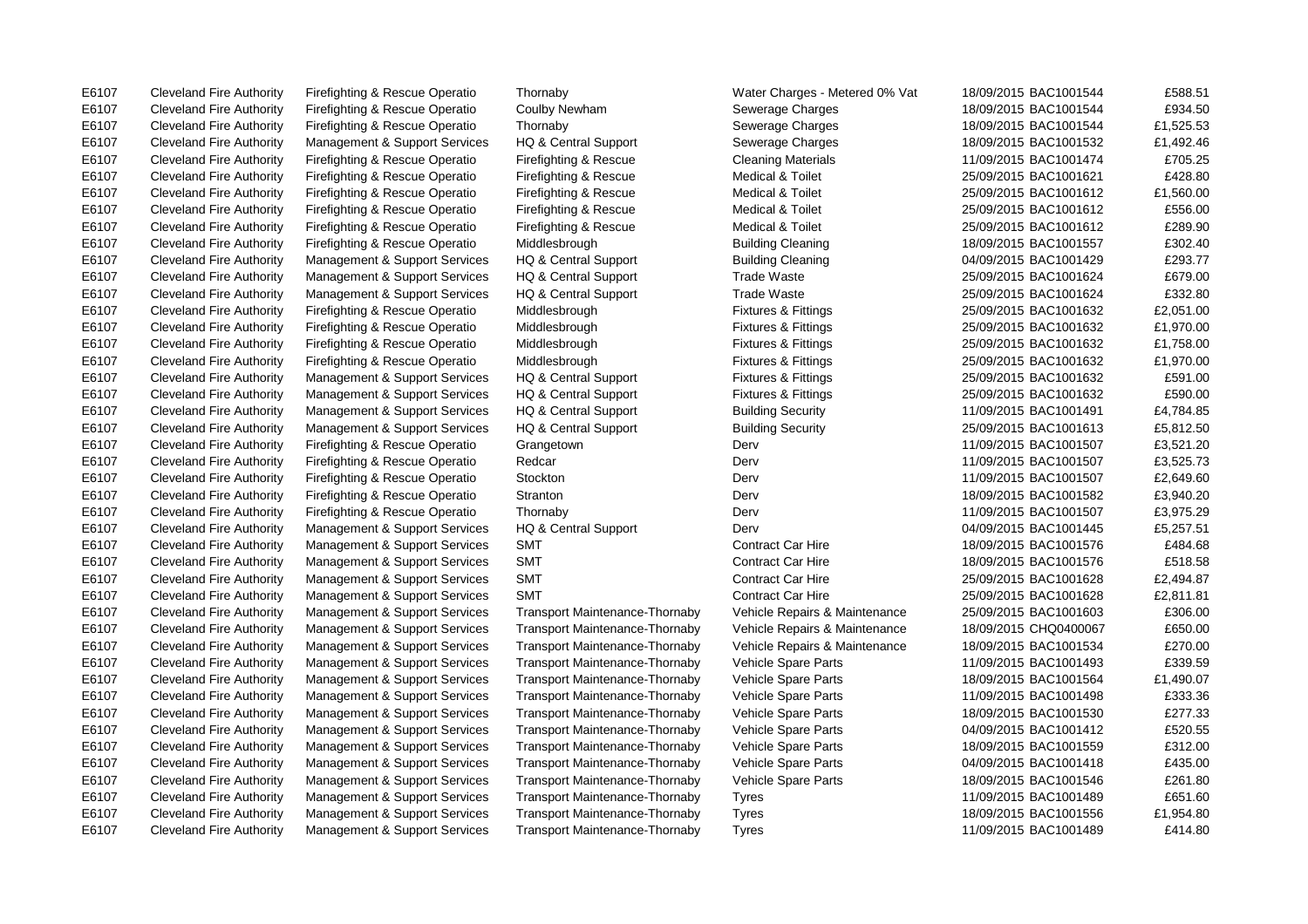E6107 Cleveland Fire Authority Management & Support Services Transport Maintenance-Thornaby Tyres 601/00/2015 BAC1001428 £651.60

E6107 Cleveland Fire Authority Management & Support Services Transport Maintenance-Thornaby Tyres 04/09/2015 BAC1001428 £651.60 E6107 Cleveland Fire Authority Management & Support Services Transport Maintenance-Thornaby Tyres 18/09/2015 BAC1001556 £450.80 E6107 Cleveland Fire Authority Management & Support Services Transport Maintenance-Thornaby Tyres 11/09/2015 BAC1001489 £651.60 E6107 Cleveland Fire Authority Firefighting & Rescue Operatio Firefighting & Rescue Operational Equipment 25/09/2015 BAC1001622 £888.00 E6107 Cleveland Fire Authority Firefighting & Rescue Operatio Firefighting & Rescue Operational Equipment 25/09/2015 BAC1001622 £2,134.00 E6107 Cleveland Fire Authority Firefighting & Rescue Operatio Firefighting & Rescue Operational Equipment 25/09/2015 BAC1001622 £1,085.00 E6107 Cleveland Fire Authority Firefighting & Rescue Operatio Firefighting & Rescue Operational Equipment 25/09/2015 BAC1001622 £366.00 E6107 Cleveland Fire Authority Firefighting & Rescue Operatio Firefighting & Rescue Operational Equipment 25/09/2015 BAC1001607 £3.280.00 E6107 Cleveland Fire Authority Firefighting & Rescue Operatio Firefighting & Rescue Operational Equipment 18/09/2015 BAC1001525 £950.00 E6107 Cleveland Fire Authority Firefighting & Rescue Operatio Firefighting & Rescue Operational Equipment 18/09/2015 CHQ0400070 £330.00 E6107 Cleveland Fire Authority Firefighting & Rescue Operatio Firefighting & Rescue Operational Equipment 18/09/2015 BAC1001581 £531.82 E6107 Cleveland Fire Authority Firefighting & Rescue Operatio Firefighting & Rescue Operational Equipment 18/09/2015 BAC1001581 £268.96 E6107 Cleveland Fire Authority Firefighting & Rescue Operatio Firefighting & Rescue Operational Equipment 18/09/2015 BAC1001581 £812.01 E6107 Cleveland Fire Authority Firefighting & Rescue Operatio Firefighting & Rescue Operational Equipment 04/09/2015 BAC1001421 £322.63 E6107 Cleveland Fire Authority Firefighting & Rescue Operatio Firefighting & Rescue Breathing Apparatus 18/09/2015 BAC1001521 £312.98 E6107 Cleveland Fire Authority Firefighting & Rescue Operatio Firefighting & Rescue Breathing Apparatus 25/09/2015 BAC1001625 £1,416.00 E6107 Cleveland Fire Authority Firefighting & Rescue Operatio Firefighting & Rescue Breathing Apparatus 25/09/2015 BAC1001625 £440.00 E6107 Cleveland Fire Authority Firefighting & Rescue Operatio Firefighting & Rescue Breathing Apparatus 25/09/2015 BAC1001625 £308.00 E6107 Cleveland Fire Authority Firefighting & Rescue Operatio Firefighting & Rescue Breathing Apparatus 25/09/2015 BAC1001625 £480.00 E6107 Cleveland Fire Authority Management & Support Services Office Services Printing & Stationery 25/09/2015 BAC1001605 £755.40 E6107 Cleveland Fire Authority Management & Support Services Office Services Printing & Stationery 11/09/2015 BAC1001499 £260.40 E6107 Cleveland Fire Authority Management & Support Services HQ & Central Support Professional Fees (Property) 11/09/2015 BAC1001476 £5,000.00 E6107 Cleveland Fire Authority Management & Support Services HQ & Central Support Professional Fees (Property) 04/09/2015 BAC1001447 £275.07 E6107 Cleveland Fire Authority Management & Support Services HQ & Central Support Professional Fees (Property) 04/09/2015 BAC1001447 £465.47 E6107 Cleveland Fire Authority Management & Support Services HQ & Central Support Professional Fees (Property) 04/09/2015 BAC1001447 £364.67 E6107 Cleveland Fire Authority Management & Support Services HQ & Central Support Professional Fees (Property) 04/09/2015 BAC1001447 £891.07 E6107 Cleveland Fire Authority Management & Support Services Office Services Professional Fees (Property) 25/09/2015 BAC1001630 £3,500.00 E6107 Cleveland Fire Authority Firefighting & Rescue Operatio Firefighting & Rescue Uniforms/Protective Clothing 04/09/2015 BAC1001408 £1,474.56 E6107 Cleveland Fire Authority Firefighting & Rescue Operatio Firefighting & Rescue Uniforms/Protective Clothing 04/09/2015 BAC1001408 £1,474.56 E6107 Cleveland Fire Authority Firefighting & Rescue Operatio Firefighting & Rescue Uniforms/Protective Clothing 11/09/2015 BAC1001470 £302.41 E6107 Cleveland Fire Authority Firefighting & Rescue Operatio Firefighting & Rescue Uniforms/Protective Clothing 18/09/2015 BAC1001562 £268.00 E6107 Cleveland Fire Authority Firefighting & Rescue Operatio Firefighting & Rescue Uniforms/Protective Clothing 18/09/2015 BAC1001562 £290.70 E6107 Cleveland Fire Authority Management & Support Services HQ & Central Support Telephone - Rental 04/09/2015 BAC1001426 £381.60 E6107 Cleveland Fire Authority Firefighting & Rescue Operatio Mobilisation & Communication(e Cellphones 11/09/2015 BAC1001486 £522.62 E6107 Cleveland Fire Authority Firefighting & Rescue Operatio Mobilisation & Communication(e Cellphones 11/09/2015 BAC1001469 £801.89 E6107 Cleveland Fire Authority Firefighting & Rescue Operatio Mobilisation & Communication(e Control Room Equipment 18/09/2015 BAC1001527 £1,342.28 E6107 Cleveland Fire Authority Firefighting & Rescue Operatio Mobilisation & Communication(e Firelink 11/09/2015 BAC1001501 £506.31 E6107 Cleveland Fire Authority Management & Support Services Information Technology End User Software Provision 04/09/2015 BAC1001434 £765.00 E6107 Cleveland Fire Authority Management & Support Services Information Technology End User Hardware Repair/Repla 25/09/2015 BAC1001593 £5,787.60 E6107 Cleveland Fire Authority Management & Support Services Information Technology End User Hardware Repair/Repla 25/09/2015 BAC1001593 £632.25 E6107 Cleveland Fire Authority Management & Support Services Information Technology End User Hardware Repair/Repla 04/09/2015 BAC1001407 £9,539.00 E6107 Cleveland Fire Authority Management & Support Services Information Technology End User Software Maintenance 04/09/2015 BAC1001417 £8,430.00 E6107 Cleveland Fire Authority Management & Support Services Information Technology Systems Hardware Repair/Replac 11/09/2015 BAC1001485 £3,382.58 E6107 Cleveland Fire Authority Management & Support Services Information Technology Systems Hardware Repair/Replac 11/09/2015 BAC1001485 £3,382.58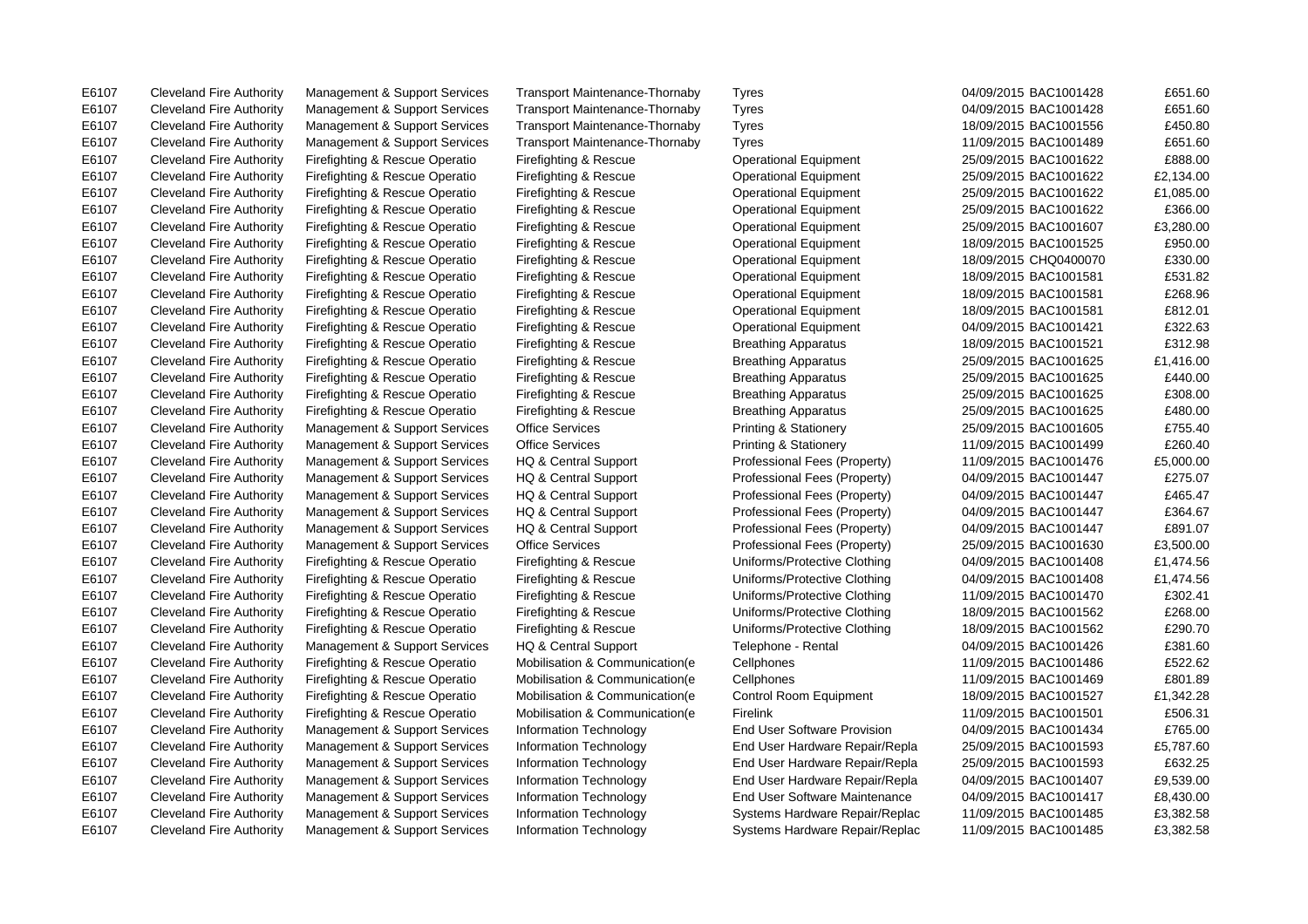E6107 Cleveland Fire Authority Management & Support Services Information Technology Systems Hardware Repair/Replac 11/09/2015 BAC1001485 £370.77

E6107 Cleveland Fire Authority Management & Support Services Information Technology Systems Hardware Repair/Replac 11/09/2015 BAC1001485  $E1,853.85$ E6107 Cleveland Fire Authority Management & Support Services Information Technology Systems Hardware Repair/Replac 25/09/2015 BAC1001631 £3,900.00 E6107 Cleveland Fire Authority Management & Support Services Information Technology Systems & Development Software 25/09/2015 BAC1001608 £2.450.00 E6107 Cleveland Fire Authority Firefighting & Rescue Operatio Firefighting & Rescue Catering Facilities 11/09/2015 CHQ0400064 £329.37 E6107 Cleveland Fire Authority Management & Support Services HQ & Central Support Catering Facilities 18/09/2015 BAC1001539 £4,887.73 E6107 Cleveland Fire Authority Firefighting & Rescue Operatio Water Nater Hydrant Maintenance 18/09/2015 BAC1001544 £933.30 E6107 Cleveland Fire Authority Management & Support Services Training-LDC Catering Contract 04/09/2015 BAC1001436 £2,978.45 E6107 Cleveland Fire Authority Management & Support Services Training-LDC Catering Contract 11/09/2015 BAC1001494 £1,435.90 E6107 Cleveland Fire Authority Management & Support Services HQ & Central Support Subscriptions 64/09/2015 BAC1001410 £2,431.01 E6107 Cleveland Fire Authority Community Fire Safety Prevention & Education Fire Safety Publicity Material 25/09/2015 BAC1001596 £5,000.00 E6107 Cleveland Fire Authority Community Fire Safety Prevention & Education Risk Reduction Equipment 25/09/2015 BAC1001610 £480.00 E6107 Cleveland Fire Authority Community Fire Safety Prevention & Education Risk Reduction Equipment 25/09/2015 BAC1001610 £822.00 E6107 Cleveland Fire Authority Community Fire Safety Prevention & Education Risk Reduction Equipment 25/09/2015 BAC1001610 £833.00 E6107 Cleveland Fire Authority Community Fire Safety Prevention & Education Risk Reduction Equipment 25/09/2015 BAC1001617 £1,093.00 E6107 Cleveland Fire Authority Community Fire Safety Prevention & Education Smoke Alarms 61070/2015 BAC1001568 £1,070.00 E6107 Cleveland Fire Authority Community Fire Safety Prevention & Education Smoke Alarms 25/09/2015 BAC1001620 £1,070.00 E6107 Cleveland Fire Authority Community Fire Safety Prevention & Education Smoke Alarms 04/09/2015 BAC1001438 £1,605.00 E6107 Cleveland Fire Authority Community Fire Safety Prevention & Education Smoke Alarms 25/09/2015 BAC1001620 £1,605.00 E6107 Cleveland Fire Authority Community Fire Safety Prevention & Education Smoke Alarms 18/09/2015 BAC1001568 £1,070.00 E6107 Cleveland Fire Authority Community Fire Safety Prevention & Education Smoke Alarms 18/09/2015 BAC1001568 £1,070.00 E6107 Cleveland Fire Authority Community Fire Safety Prevention & Education Smoke Alarms 25/09/2015 BAC1001620 £1,070.00 E6107 Cleveland Fire Authority Community Fire Safety Prevention & Education Smoke Alarms 11/09/2015 BAC1001496 £3,520.00 E6107 Cleveland Fire Authority Community Fire Safety Prevention & Education Smoke Alarms 18/09/2015 BAC1001568 £1,070.00 E6107 Cleveland Fire Authority Community Fire Safety Prevention & Education Youth Development Programmes 04/09/2015 BAC1001431 £700.00 E6107 Cleveland Fire Authority Community Fire Safety Prevention & Education Youth Development Programmes 25/09/2015 BAC1001623 £650.00 E6107 Cleveland Fire Authority Community Fire Safety Prevention & Education Youth Development Programmes 11/09/2015 BAC1001502 £320.00 E6107 Cleveland Fire Authority Community Fire Safety Prevention & Education Youth Development Programmes 18/09/2015 BAC1001587 £345.00 E6107 Cleveland Fire Authority Community Fire Safety Prevention & Education Youth Development Programmes 18/09/2015 BAC1001587 £330.00 E6107 Cleveland Fire Authority Community Fire Safety Prevention & Education Youth Development Programmes 18/09/2015 BAC1001583 £1,882.56 E6107 Cleveland Fire Authority Human Resources Human Resources-Occptnl Health South Tees Health 25/09/2015 BAC1001633 £11,226.31 E6107 Cleveland Fire Authority Human Resources Human Resources-Occptnl Health South Tees Health 25/09/2015 BAC1001633 £10,078.81 E6107 Cleveland Fire Authority Management & Support Services Training Fire Service College 25/09/2015 BAC1001604 £6,290.00 E6107 Cleveland Fire Authority Human Resources Human Resources-Hlth & Safety Health & Safety 04/09/2015 BAC1001446 £2,400.00 E6107 Cleveland Fire Authority Human Resources Numan Resources-Hlth & Safety Health & Safety 25/09/2015 BEM1000007 £260.00 E6107 Cleveland Fire Authority Human Resources Human Resources - Payroll Payrolls SLA 25/09/2015 BAC1001619 £3,609.58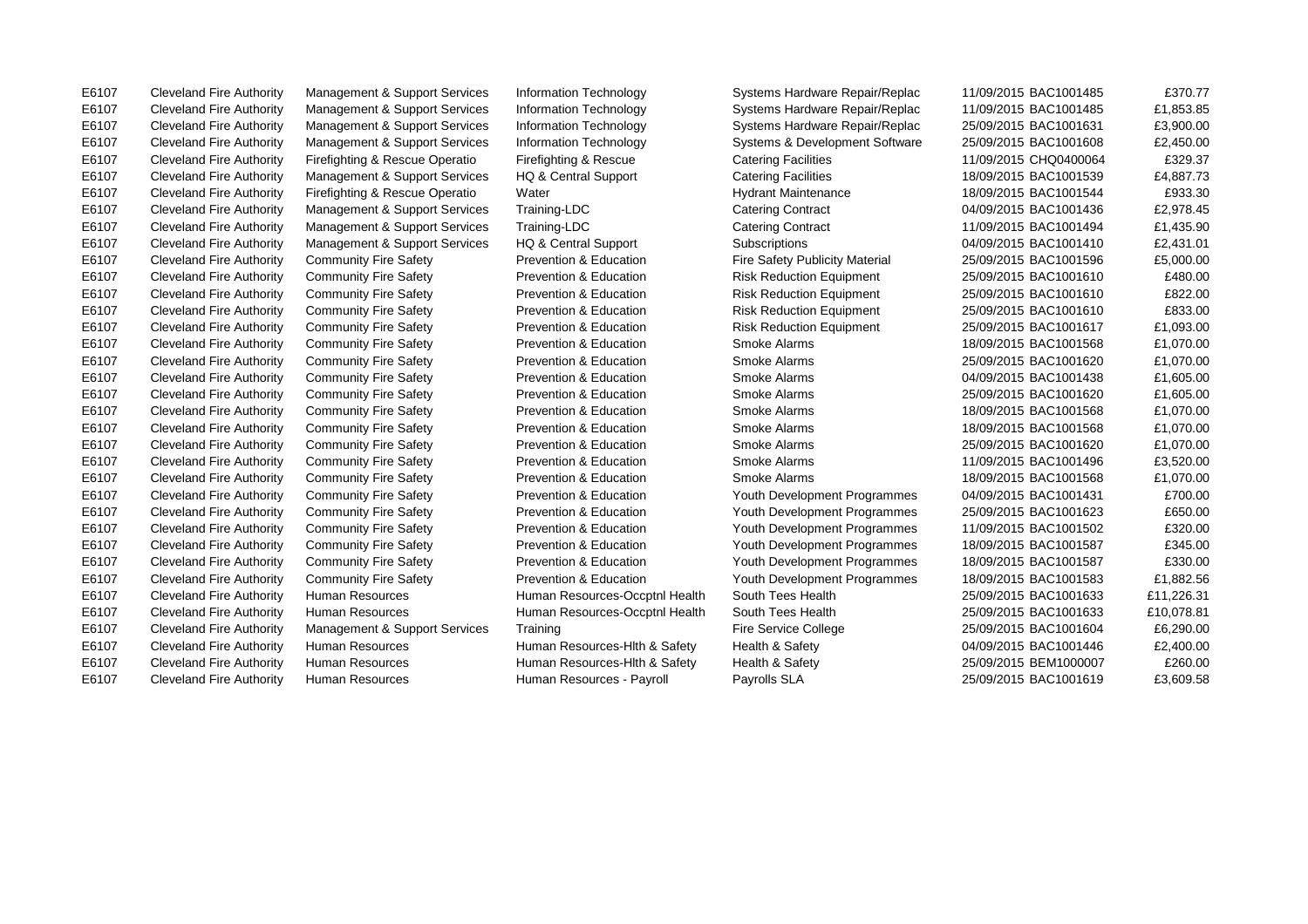| Capital or | Supplier name                        | Ref  |
|------------|--------------------------------------|------|
| Revenue    |                                      |      |
| revenue    | <b>ISG Construction Ltd</b>          | 2872 |
| revenue    | <b>ISG Construction Ltd</b>          | 2872 |
| revenue    | <b>ISG Construction Ltd</b>          | 2872 |
| revenue    | D & A Systems                        | 286  |
| revenue    | Dell Computer Corporation            | 184  |
| revenue    | Dell Computer Corporation            | 184  |
| revenue    | Clan Tools & Plant Ltd               | 394  |
| revenue    | Clan Tools & Plant Ltd               | 394  |
| revenue    | Clan Tools & Plant Ltd               | 394  |
| revenue    | Clan Tools & Plant Ltd               | 394  |
| revenue    | Clan Tools & Plant Ltd               | 394  |
| revenue    | Emergency One (Uk) Ltd               | 183  |
| revenue    | Interspiro Limited                   | 2810 |
| revenue    | <b>Carson Office Environments</b>    | 2977 |
| revenue    | <b>Carson Office Environments</b>    | 2977 |
| revenue    | Bradshaw Gass & Hope LLP             | 2837 |
| revenue    | Bradshaw Gass & Hope LLP             | 2837 |
| revenue    | Bradshaw Gass & Hope LLP             | 2837 |
| revenue    | Bradshaw Gass & Hope LLP             | 2837 |
| revenue    | Bradshaw Gass & Hope LLP             | 2837 |
| revenue    | Bradshaw Gass & Hope LLP             | 2837 |
| revenue    | Bradshaw Gass & Hope LLP             | 2837 |
| revenue    | <b>FSH Recruitment Solutions Ltd</b> | 2995 |
| revenue    | Questech Recruitment Ltd             | 3058 |
| revenue    | Questech Recruitment Ltd             | 3058 |
| revenue    | Questech Recruitment Ltd             | 3058 |
| revenue    | Questech Recruitment Ltd             | 3058 |
| revenue    | Questech Recruitment Ltd             | 3058 |
| revenue    | Questech Recruitment Ltd             | 3058 |
| revenue    | Questech Recruitment Ltd             | 3058 |
| revenue    | The Fire Service College             | 564  |
| revenue    | <b>InPhase Limited</b>               | 2677 |
| revenue    | North East Ambulance Service         | 2691 |
| revenue    | Green & Son Building Services Ltd    | 3014 |
| revenue    | CFOA (Services) Ltd                  | 369  |
| revenue    | Hartlepool Borough Council           | 353  |
| revenue    | Gilgen Door Systems UK Ltd           | 2251 |
| revenue    | Hartlepool Borough Council           | 353  |
| revenue    | Gilgen Door Systems UK Ltd           | 2251 |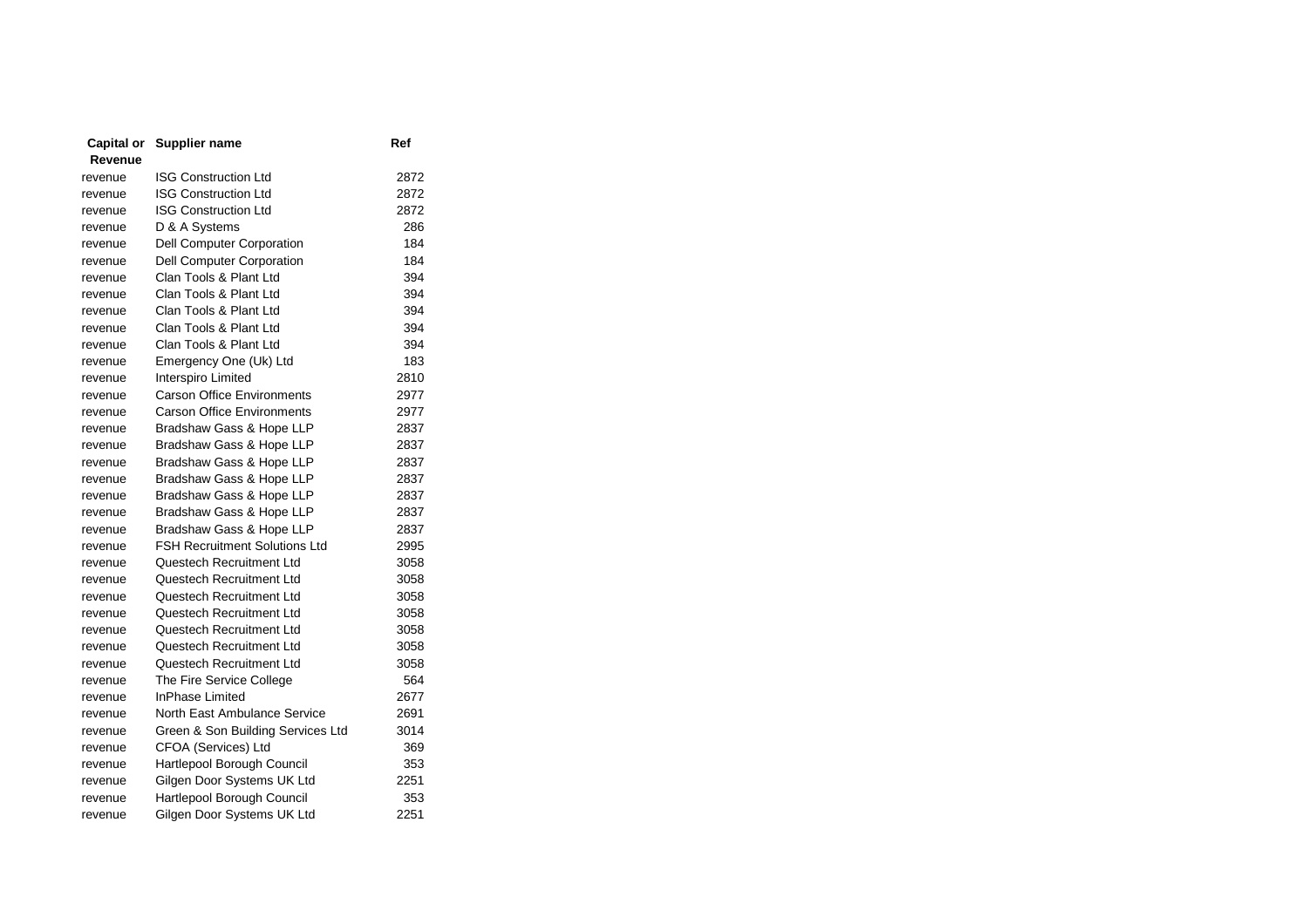| revenue | Gilgen Door Systems UK Ltd | 2251 |
|---------|----------------------------|------|
| revenue | Hartlepool Borough Council | 353  |
| revenue | Hartlepool Borough Council | 353  |
| revenue | Hartlepool Borough Council | 353  |
| revenue | Gilgen Door Systems UK Ltd | 2251 |
| revenue | Hartlepool Borough Council | 353  |
| revenue | Aggreko Uk Limited         | 739  |
| revenue | <b>FES FM Limited</b>      | 3018 |
| revenue | Aggreko Uk Limited         | 739  |
| revenue | <b>Crusader Fire</b>       | 1057 |
| revenue | <b>FES FM Limited</b>      | 3018 |
| revenue | <b>FES FM Limited</b>      | 3018 |
| revenue | <b>FES FM Limited</b>      | 3018 |
| revenue | Corona Energy              | 2645 |
| revenue | Corona Energy              | 2645 |
| revenue | Corona Energy              | 2645 |
| revenue | Corona Energy              | 2645 |
| revenue | Corona Energy              | 2645 |
| revenue | Corona Energy              | 2645 |
| revenue | Corona Energy              | 2645 |
| revenue | Corona Energy              | 2645 |
| revenue | Npower Northern Limited    | 954  |
| revenue | Npower Northern Limited    | 954  |
| revenue | Npower Northern Limited    | 954  |
| revenue | Npower Northern Limited    | 954  |
| revenue | Npower Northern Limited    | 954  |
| revenue | Npower Northern Limited    | 954  |
| revenue | Npower Northern Limited    | 954  |
| revenue | Npower Northern Limited    | 954  |
| revenue | Npower Northern Limited    | 954  |
| revenue | Npower Northern Limited    | 954  |
| revenue | Npower Northern Limited    | 954  |
| revenue | Npower Northern Limited    | 954  |
| revenue | Npower Northern Limited    | 954  |
| revenue | Npower Northern Limited    | 954  |
| revenue | Npower Northern Limited    | 954  |
| revenue | Npower Northern Limited    | 954  |
| revenue | Npower Northern Limited    | 954  |
| revenue | Npower Northern Limited    | 954  |
| revenue | Npower Northern Limited    | 954  |
| revenue | Npower Northern Limited    | 954  |
| revenue | Npower Northern Limited    | 954  |
| revenue | Npower Northern Limited    | 954  |
| revenue | Npower Northern Limited    | 954  |
| revenue | Northumbrian Water         | 660  |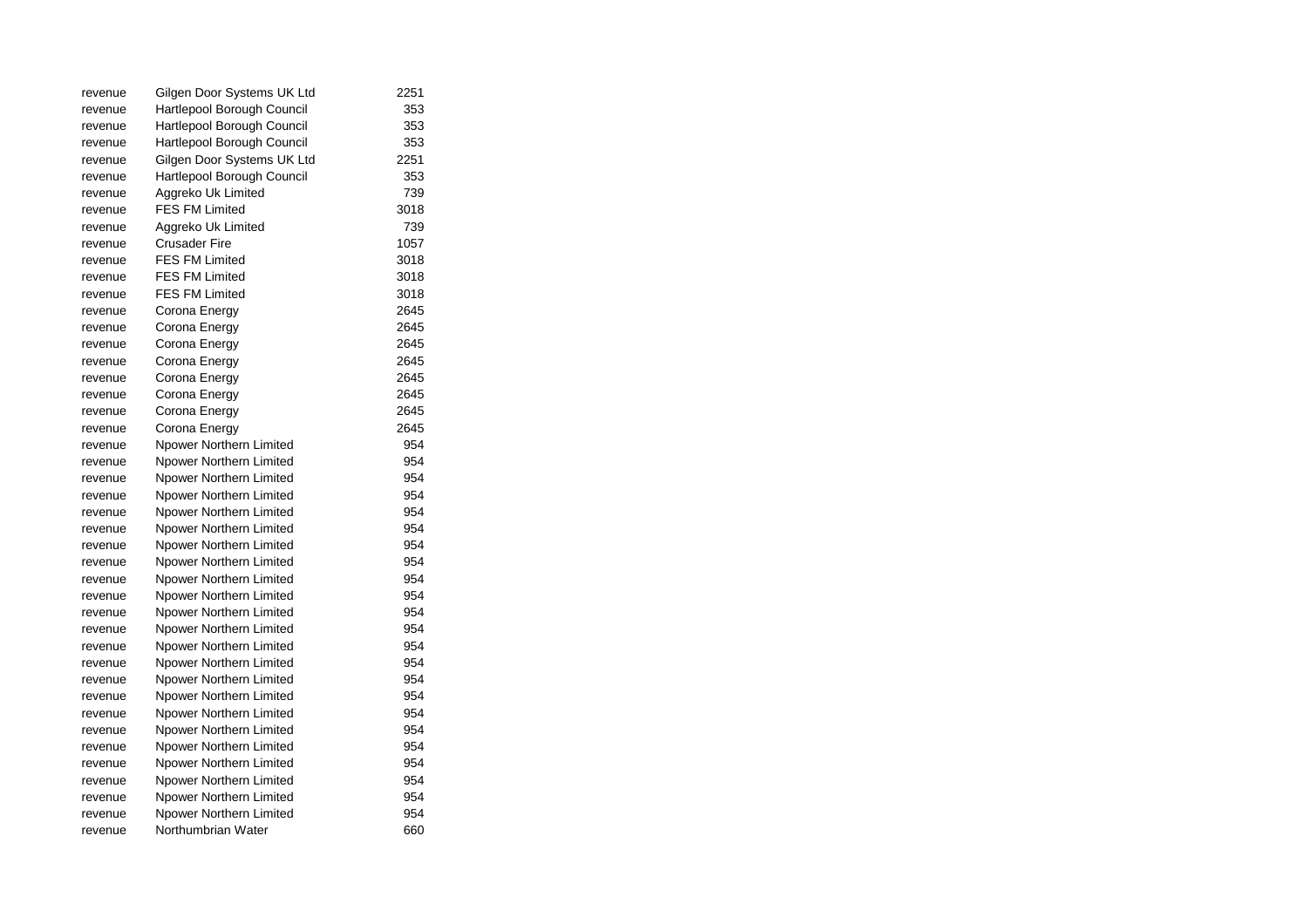| revenue | Northumbrian Water                      | 660  |
|---------|-----------------------------------------|------|
| revenue | Northumbrian Water                      | 660  |
| revenue | Northumbrian Water                      | 660  |
| revenue | <b>Hartlepool Water</b>                 | 359  |
| revenue | Greenham Trading Limited                | 337  |
| revenue | Boc Limited                             | 2248 |
| revenue | MedTree                                 | 1299 |
| revenue | MedTree                                 | 1299 |
| revenue | MedTree                                 | 1299 |
| revenue | <b>OCS Group Uk Limited</b>             | 1026 |
| revenue | <b>OCS Group Uk Limited</b>             | 1026 |
| revenue | <b>SITA UK Ltd</b>                      | 2655 |
| revenue | <b>SITA UK Ltd</b>                      | 2655 |
| revenue | <b>Carson Office Environments</b>       | 2977 |
| revenue | <b>Carson Office Environments</b>       | 2977 |
| revenue | <b>Carson Office Environments</b>       | 2977 |
| revenue | <b>Carson Office Environments</b>       | 2977 |
| revenue | <b>Carson Office Environments</b>       | 2977 |
| revenue | <b>Carson Office Environments</b>       | 2977 |
| revenue | <b>Churchill Security Solutions Ltd</b> | 1364 |
| revenue | <b>Churchill Security Solutions Ltd</b> | 1364 |
| revenue | Harvest Energy Ltd                      | 2927 |
| revenue | Harvest Energy Ltd                      | 2927 |
| revenue | Harvest Energy Ltd                      | 2927 |
| revenue | Harvest Energy Ltd                      | 2927 |
| revenue | Harvest Energy Ltd                      | 2927 |
| revenue | Harvest Energy Ltd                      | 2927 |
| revenue | Inchcape Fleet Solutions                | 2587 |
| revenue | Inchcape Fleet Solutions                | 2587 |
| revenue | TC Harrison 1960 Ltd                    | 2821 |
| revenue | TC Harrison 1960 Ltd                    | 2821 |
| revenue | <b>Barron Motors</b>                    | 557  |
| revenue | Motorcool Service                       | 177  |
| revenue | North East Truck & Van Ltd              | 439  |
| revenue | Alexander Dennis Parts Limited          | 1567 |
| revenue | Alexander Dennis Parts Limited          | 1567 |
| revenue | <b>Cooper Teesside</b>                  | 2334 |
| revenue | <b>Fleet Factors Limited</b>            | 327  |
| revenue | <b>Fleet Factors Limited</b>            | 327  |
| revenue | Maha Uk Limited                         | 1145 |
| revenue | <b>Nesmo Truck Bodies</b>               | 435  |
| revenue | Scania (Great Britain) Limited          | 706  |
| revenue | Goodyear Dunlop Uk Limited              | 958  |
| revenue | Goodyear Dunlop Uk Limited              | 958  |
| revenue | Goodyear Dunlop Uk Limited              | 958  |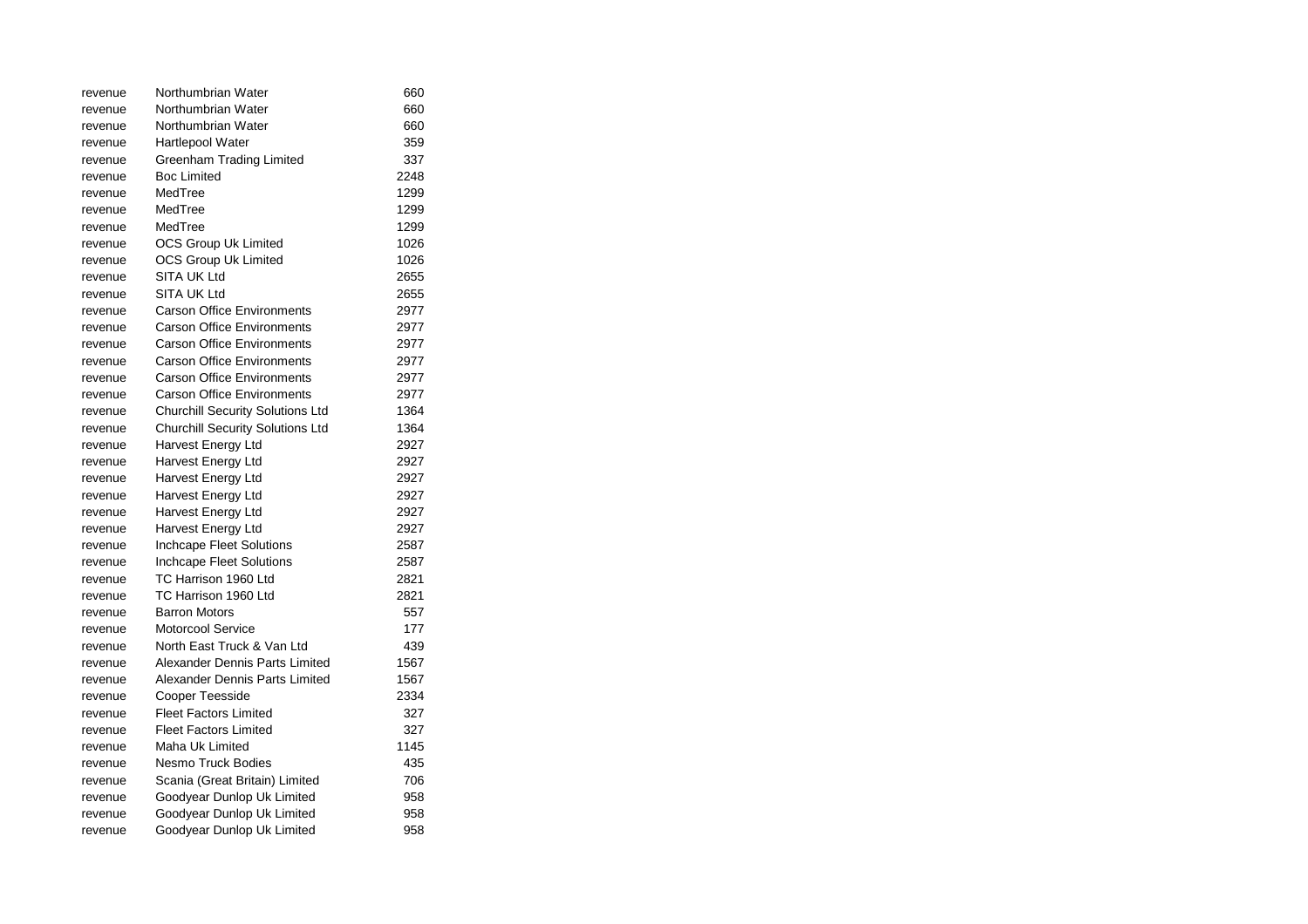| revenue | Goodyear Dunlop Uk Limited        | 958  |
|---------|-----------------------------------|------|
| revenue | Goodyear Dunlop Uk Limited        | 958  |
| revenue | Goodyear Dunlop Uk Limited        | 958  |
| revenue | Goodyear Dunlop Uk Limited        | 958  |
| revenue | <b>Holmatro UK Limited</b>        | 2350 |
| revenue | <b>Holmatro UK Limited</b>        | 2350 |
| revenue | <b>Holmatro UK Limited</b>        | 2350 |
| revenue | <b>Holmatro UK Limited</b>        | 2350 |
| revenue | Kiowa Ltd                         | 764  |
| revenue | Pearson & Black Ltd               | 263  |
| revenue | Precision Units (Dorset)          | 1157 |
| revenue | Sportsafe UK Ltd                  | 2917 |
| revenue | Sportsafe UK Ltd                  | 2917 |
| revenue | Sportsafe UK Ltd                  | 2917 |
| revenue | Walter Frank & Sons Limited       | 497  |
| revenue | <b>Airservices UK</b>             | 163  |
| revenue | Interspiro Limited                | 2810 |
| revenue | Interspiro Limited                | 2810 |
| revenue | Interspiro Limited                | 2810 |
| revenue | Interspiro Limited                | 2810 |
| revenue | Glendale Presentation &           | 604  |
| revenue | Supplies Team Ltd                 | 2557 |
| revenue | Hartlepool Borough Council        | 353  |
| revenue | Phonographic Performance Ltd      | 2972 |
| revenue | Phonographic Performance Ltd      | 2972 |
| revenue | Phonographic Performance Ltd      | 2972 |
| revenue | Phonographic Performance Ltd      | 2972 |
| revenue | Principea Consulting Ltd          | 2907 |
| revenue | <b>Bristol Uniforms Limited</b>   | 202  |
| revenue | <b>Bristol Uniforms Limited</b>   | 202  |
| revenue | <b>Bristol Uniforms Limited</b>   | 202  |
| revenue | Hunter Apparel Solutions Limited  | 1306 |
| revenue | Hunter Apparel Solutions Limited  | 1306 |
| revenue | Virgin Media Payments Limited     | 796  |
| revenue | O2 (Uk) Limited                   | 783  |
| revenue | Orange Personal Comm Services Ltd | 196  |
| revenue | D & A Systems                     | 286  |
| revenue | <b>Airwave Solutions Ltd</b>      | 2689 |
| revenue | Civica UK Limited                 | 1906 |
| revenue | Dell Computer Corporation         | 184  |
| revenue | Dell Computer Corporation         | 184  |
| revenue | <b>Dell Computer Corporation</b>  | 184  |
| revenue | Clan Tools & Plant Ltd            | 394  |
| revenue | Insight Direct (Uk) Limited       | 776  |
| revenue | Insight Direct (Uk) Limited       | 776  |